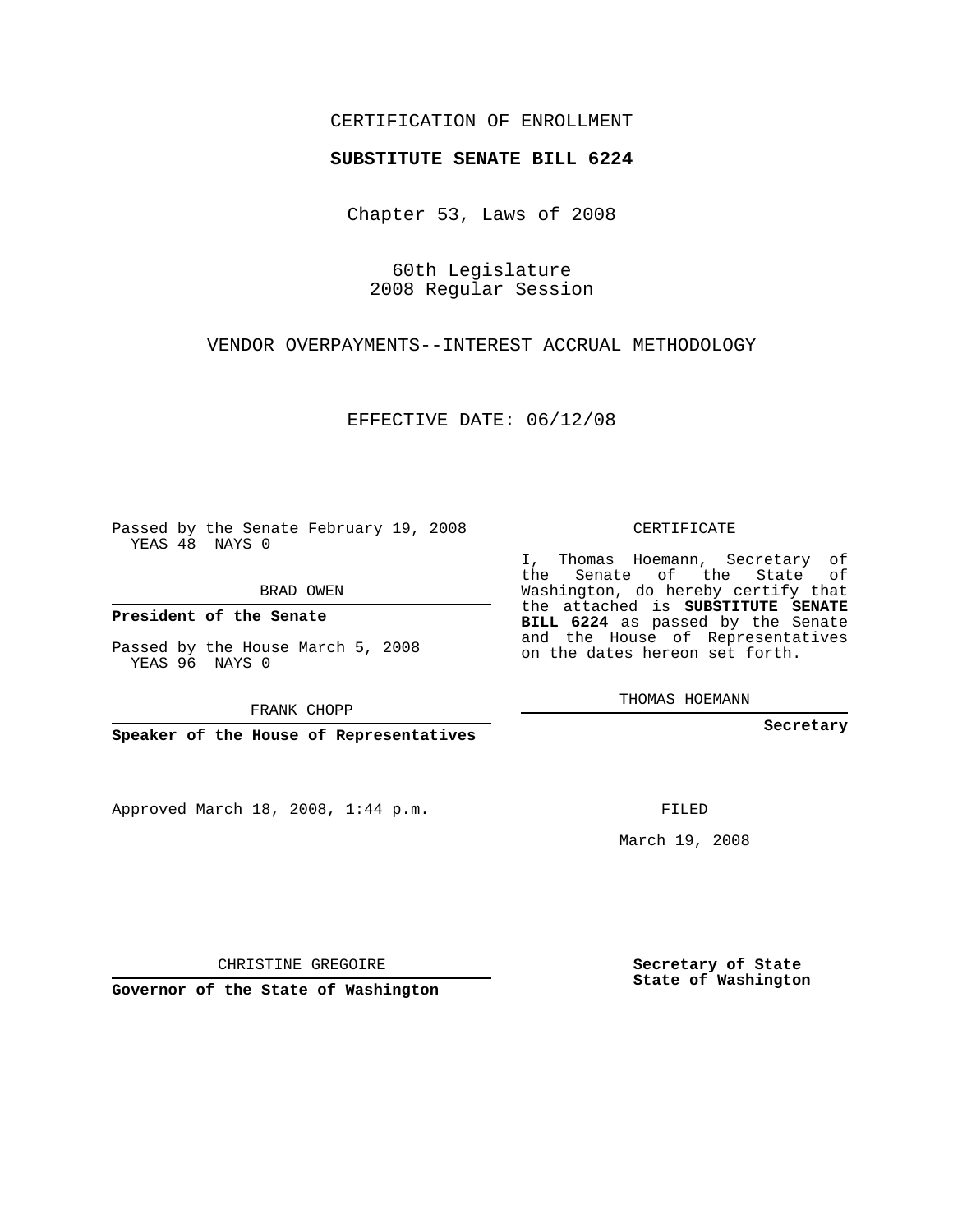## **SUBSTITUTE SENATE BILL 6224** \_\_\_\_\_\_\_\_\_\_\_\_\_\_\_\_\_\_\_\_\_\_\_\_\_\_\_\_\_\_\_\_\_\_\_\_\_\_\_\_\_\_\_\_\_

\_\_\_\_\_\_\_\_\_\_\_\_\_\_\_\_\_\_\_\_\_\_\_\_\_\_\_\_\_\_\_\_\_\_\_\_\_\_\_\_\_\_\_\_\_

Passed Legislature - 2008 Regular Session

**State of Washington 60th Legislature 2008 Regular Session By** Senate Ways & Means (originally sponsored by Senator Keiser) READ FIRST TIME 02/12/08.

 AN ACT Relating to modifying the interest accrual methodology for vendor overpayments; and amending RCW 43.20B.695.

BE IT ENACTED BY THE LEGISLATURE OF THE STATE OF WASHINGTON:

 **Sec. 1.** RCW 43.20B.695 and 1987 c 283 s 2 are each amended to read as follows:

 (1) Except as provided in subsection (4) of this section, vendors shall pay interest on overpayments at the rate of one percent per month or portion thereof. Where partial repayment of an overpayment is made, interest accrues on the remaining balance. Interest will not accrue when the overpayment occurred due to department error.

 (2) If the overpayment is discovered by the vendor prior to discovery and notice by the department, the interest shall begin accruing ninety days after the vendor notifies the department of such overpayment.

 (3) If the overpayment is discovered by the department prior to discovery and notice by the vendor, the interest shall begin accruing 17 ((as follows, whichever occurs first:

 $(a+)$ ) thirty days after the date of notice by the department to the 19 vendor( $\dot{\theta}$  or